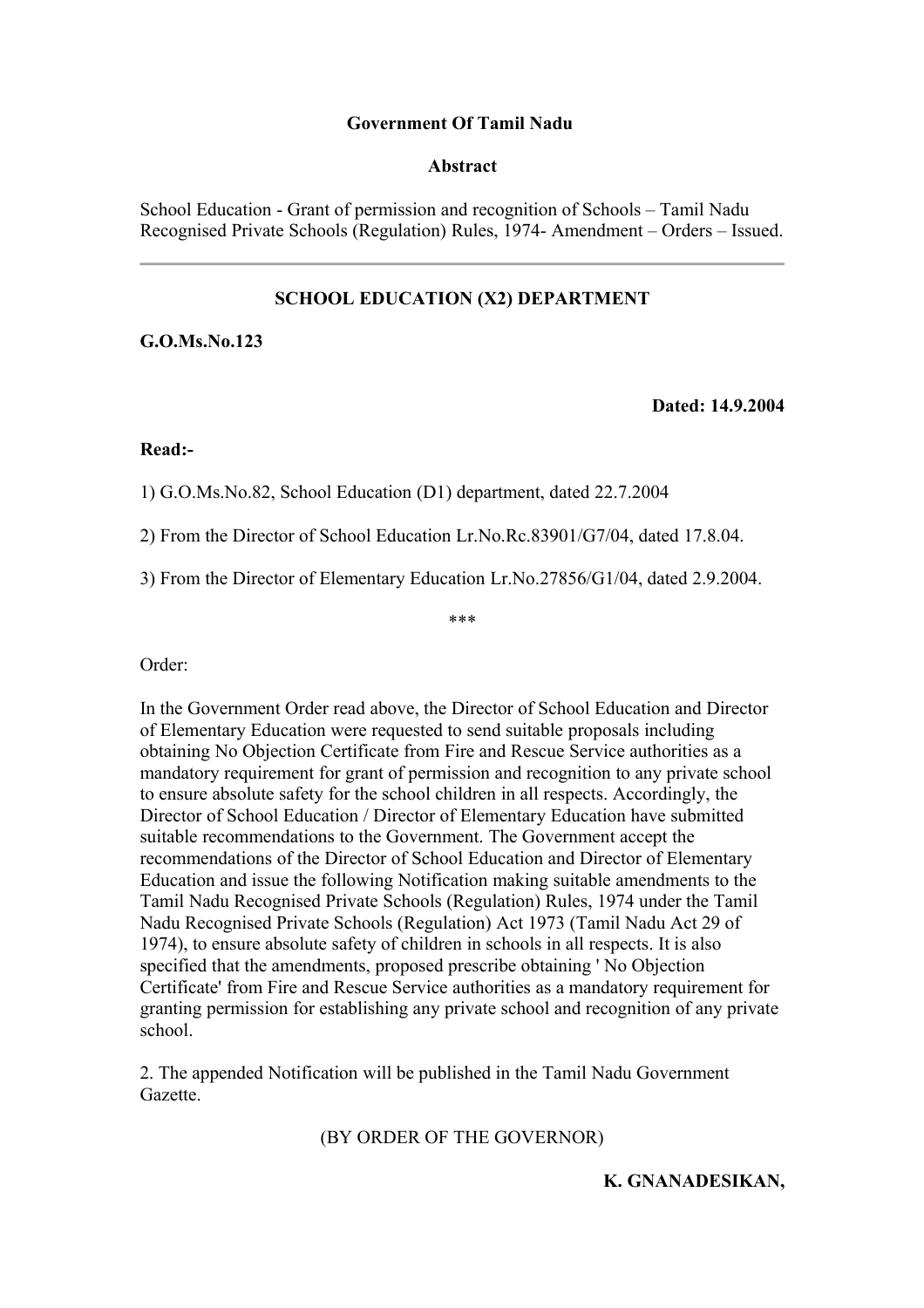## **Secretary to Government.**

#### **To**

The Director of Stationery and Printing, Chennai-1.

(for publication in Tamil Nadu Government Gazette)

The Director of School Education, Chennai-6.

The Director of Elementary Education, Chennai-6

The Director of Fire and Rescue Services, Chennai-8.

Copy to

The School Education (B & HS) Department, Chennai-9.

Law Department, Chennai-9.

The Minister Office (E & CT)

SF/SC

/Forwarded by Order/

**Section Officer.**

## **APPENDIX**

# **NOTIFICATION**

In exercise of the powers conferred by section 56 of the Tamil Nadu Recognised Private Schools (Regulation) Act, 1973 (Tamil Nadu Act 29 of 1974), the Governor of Tamil Nadu hereby makes the following amendments to the Tamil Nadu Recognised Private Schools

(Regulation) Rules, 1974.

## **AMENDMENTS**

In the said Rules,-

(1) in rule 6, in sub-rule (1),after clause (e), the following clauses shall be added, namely:-

"(f) structural stability certificate from the Engineers of Public Works

Department/Chartered Engineers (from the Engineers in the panel of qualified and